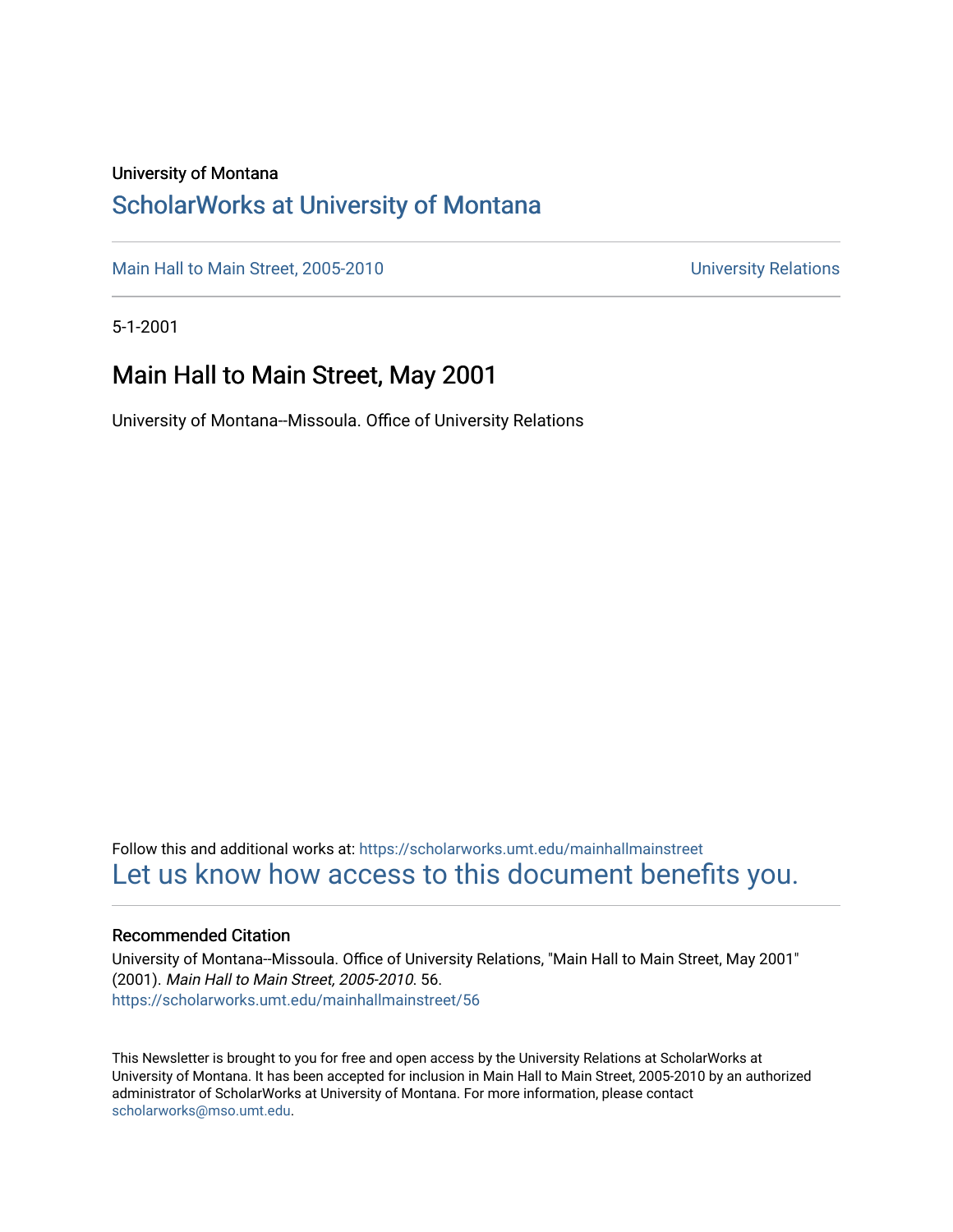Vol. 7, No. 4 Connecting Campus and Community

Main Hall<sup>to</sup> Main St.

# UM's 'Discovery Continues' theme earns top regional award

The University of Montana's promote<br>tional efforts gained regional and<br>the use of UM's new institutional theme,<br>The Discovery Continues" he University of Montana's promotional efforts gained regional and national recognition this spring for 'The Discovery Continues."

UM's UniversityRelations' promotional

team came home from a conference in Victoria, B.C., with a stunning crystal eagle statue the highest honor in the Pacific Northwest and western Canada bestowed by the Council for Advancement and Support of Education's District VIII. UM won the Virginia Carter Smith GrandCrystal award at the CASE conference for introducing and implementing "The Discovery Continues" theme.

4

Sr A, •'

The University won a Grand Gold award for the public relations project in the promotions category of CASE's regular



**The Virginia Carter Smith Grand Crystal award**

juried awards competition.Then UM went head-to-head with Grand Gold winners from other universities — the University of Victoria, University of Alberta, Seattle Pacific University and two entries from the University of Washington — in five other overall categories.

UM's entry included materials printed by Printing and Graphic Services, and produced by University Relations, Admissions and New Student Services, the UM Alumni Association, the President's Office, the UM Foundation and the Broadcast Media Center. The theme originally was suggested by William Marcus, director of the Broadcast Media Center, and was championed by UM Executive Vice President Bob Frazier.

Thisyear marks the first time in the eight years since the award was established that

a university outside of Canada or the Oregon State University System has won the Grand Crystal. The crystal eagle statue representingone of the highest awards UM has won — is on permanent display in the Prescott House on campus.

UM also earned a Merit Award from HMR Publications Group for the 53-foot trailer owned by Jim Palmer Trucking that bears a giant Montana Grizzlies logo. HMR publishes the monthly Admissions and Marketing Report. In the same com-

petition, University Relations won a BronzeAward for

the 1999 President's Report, which introduced 'The Discovery Continues" theme. Designed by University Relations graphic artist Mike Egeler, the report's cover and the main visual image for the institutional theme — features Charlie Russell's "Lewis and Clark Expedition" merged with an image of the world and NASA's recently launched Terra satellite. The report was written and edited by the UM news team of Terry Brenner, Todd Goodrich, Rita Munzenrider, Cary Shimek and Patia Stephens.



May 2001

**Marc Racicot**

### UM presents former governor with doctorate

F Racicot, chair of America's Prom-<br>ise and a close adviser of Presi-<br>dent George W. Bush, received an<br>honorany doctorate from UM during ormer Montana Gov. Marc Racicot, chairofAmerica'sPromise and a close adviser of Presihonorary doctorate from UM during its recent 104th Commencement ceremony.

The UM School of Law alumnus had to work a bit for his award when he took the stage to accept an Honorary Degree of Doctor of Laws (LLD) on Saturday, May 19. Racicot agreed to send some 2,000 graduates into the world with words of wisdom, inspiration and advice as this year's Commencement speaker.

Racicot has been in the national spotlight since last fall's presidential election because of his close friendship and professional relationship with President Bush. He served on Bush's legal team during the Florida election challenges and earlier this year was considered for appointment as U.S. attorney general, which he

*(Continued on third*

The Discovery Continues at The University of Montana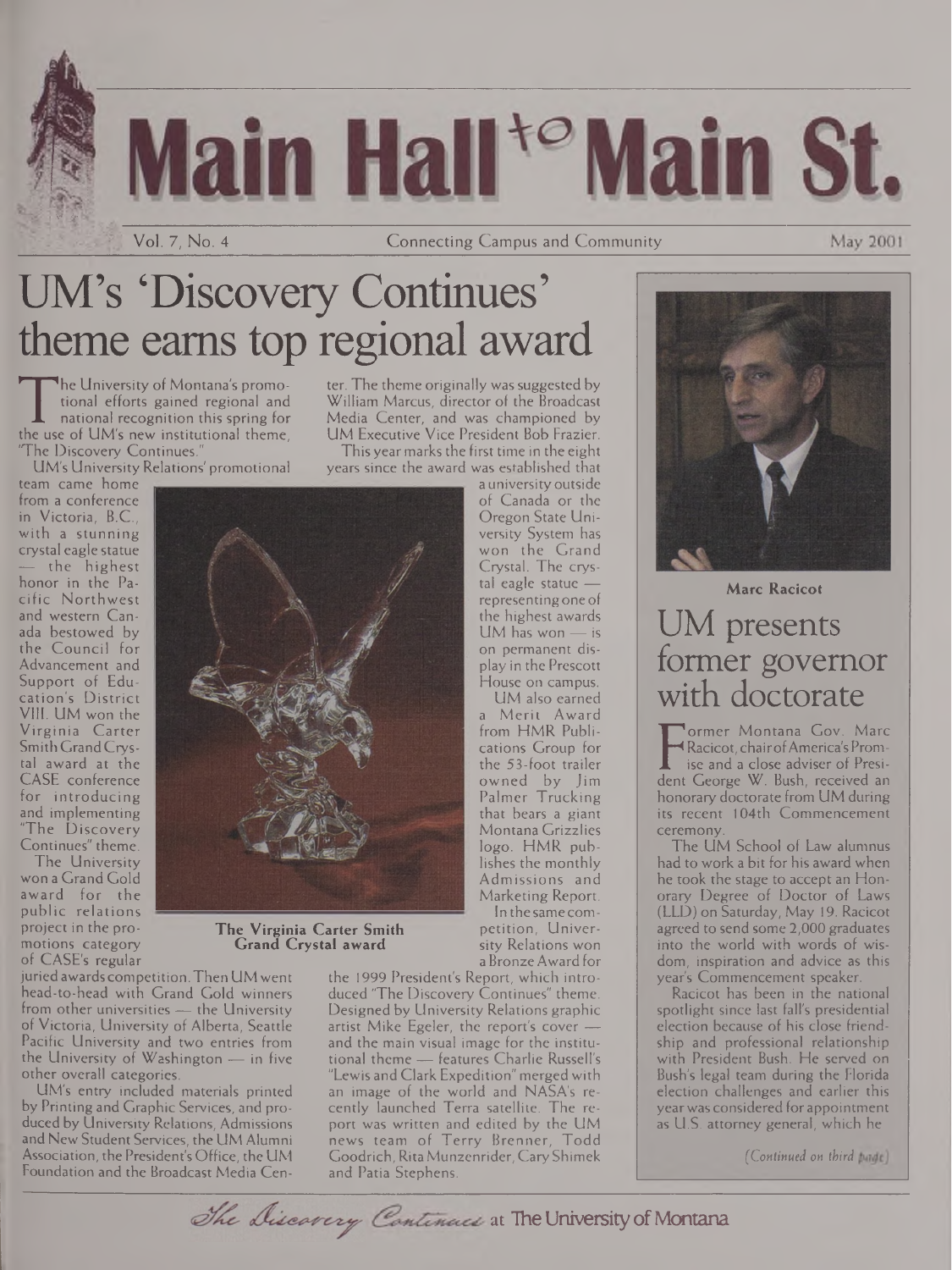# New director selected for University foundation

Spesident and chief executive officer<br>the organization's vice president for major<br>out development haren Peters has been promoted to president and chief executive officer of the UM Foundation. She had been gift development.

Peters assumed her new post in April, succeeding Fred Lee, who announced his resignation in early spring.

Peters joined the UM Foundation in 1983 as an accountant. Over the years she has held management positions in both fund raising and business operations.

Penny Peabody, chair of the UM Foundation Board of Trustees, said, 'The board and <sup>I</sup> are delighted Sharen has agreed to become our new CEO. She brings a wealth of experience and knowledge of the UM Foundation to the position. Her elevation to the foundation's top post will allow us to continue to build on oursuccesses over the past decade in providing private support for The<br>University of University Montana."

Peters began the foundation's planned giving program in 1991. She was appointedbyformer



**Peters**

Gov.MarcRacicottositontheGovernor's Task Force on Endowed Philanthropy, which is charged with promoting endowed giving in Montana, particularly through the Montana Endowment Tax Credit. She also is a memberoftheWest-

## Lodge renamed to honor popular 40-year University employee

 $\frac{1}{\text{whose} \atop \text{tion ar}}$ he campus building known for years as the Lodge was renamed in honor of a Missoula woman life has been dedicated to educa- 1 tion and to the University.

The Emma B. Lommasson Center officially assumed its new name during a Commencement weekend ceremony.

The name change, approved in March by the Montana University System Board of Regents, recognizesEmma Bravo Lommasson's seven- decade commitment Lommasson worked on the

staff and faculty at UM in several capacities for 40 years, retiring as registrarin 1977. She continued to serve

University students in a volunteer capacity for many years.

UM President George Dennison was a student during Lommasson's years as registrar. "She took a great interest in students and helped many of us in so many different ways," Dennison remembered. "She helped us to realize our potential and to try to achieve it.

Emma Bravo was born Dec. 10, 1911, near GreatFalls. In 1929 she became the first woman from Sand Coulee to attend UM. While earning bachelor's and master's degrees in mathematics, she began her first campus job as a teaching assistant and administrative secretary in the math department. She married forestry graduate Thomas Lommasson after her graduation in 1939.

Wartime sawMrs. Lommasson teach-

ing navigation, civil air regulations and mathematics to young men who were in training to become Air Force pilots. In 1945 Lommasson began to assist return-

ing soldiers, holding the position of veterans adviser until 1970. Those duties were combined with her job as assistant registrar, which she began in 1946. She was appointed registrar in 1973.

UM Registrar Phil Bain called Lommasson "a very gracious lady who touched the lives of many, many students and faculty through personal attention and excellent advising.

Shewas active in manycampus organizations, including Air Force ROTC, Mortar Board and the American Association of University Women, and continues to be an avid Grizzly football and basketball fan. She has not missed a Griz/Cat football game since 1935.

Her efforts on behalf of the University and its students have been recognized with a Faculty Senate Award, a Distinguished Alumni Award, a Pantzer Award and an Outstanding Volunteer Award. She was Grand Marshal of UM's Homecoming parade in 1998.

The building that now bears Lommasson's name houses student services and administrative offices such as Griz Central and Human Resource Services, as well as several dining facilities. A recent addition on the eastern end brings more student services under one roof.

em Montana Estate Planners and National Council on Planned Giving.

During the years of the UM Capital Campaign*-Ensuring a Tradition of Excellence,* Peters worked extensively on securing planned gifts and wasthe staffliaison forthe solicitation of Minnesota alumni and friends.

Peters has been vice president of the foundation since 1998. During that time, gift revenues and donor numbers have increased while fund-raising costs of 9 percent remain well below the national average of 16 percent.

"In my 18 years at the UM Foundation, I've had the opportunity to see our foundation growand develop into a respected fundraising organization that serves as an example to other foundations in this region," Peters said.

# Funding garnered for tech incubator

tor,"whichwill be affiliatedwith UM, will sprout soon on the shores of the Clark Fork River in Missoula.

U.S. Sen. Max Baucus helped secure a \$ 1.5 million grant from the Economic DevelopmentAdministration to purchase land for the incubator. Once built, the Montana Technology Enterprise Center will be a joint project of UM, the UM Foundation and the Missoula Area Economic Development Corp.

The center will be designed to foster fledgling businesses — especially those companies spawned by UM research and give technology companies an opportunity to prosper in Montana's growing high-tech sector. The incubator will include offices, conference rooms, storage rooms and labs. If planned expansions are implemented, the incubator could eventually house up to 40 businesses.

The recent EDA grant will help UM complete a project called NorCor — the Northern Rockies Research Park and Technology Corridor. Once complete, NorCor will stretch from Whitefish to Hamilton through the Flathead, Mission and Bitterroot valleys. Economic development officials already are planning satellite incubators in several NorCor communities.

Baucus also helped secure \$1 million from Congress for the project last year. The total cost of NorCor is estimated to be more than \$4 million.

The EDA grant is offered through the agency's Public Works and Development Facilities Grant Program, which is designed to assist distressed communities in attracting new industry, encouraging business expansion, diversifying the local economy and generating long-term, private-sector jobs.



**Lommasson**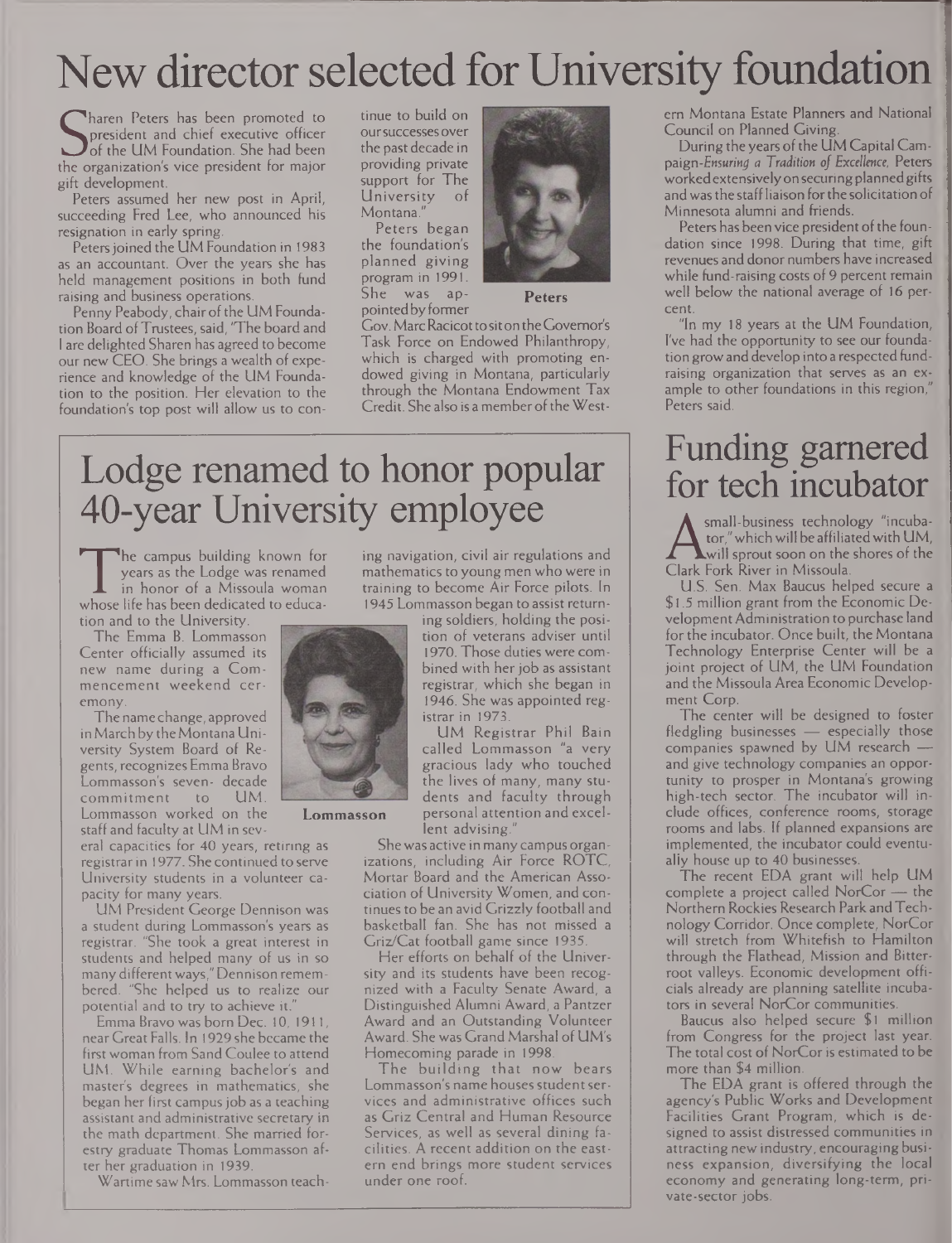

**Education Interim—**Roberta Evans, a professor in UM's Department of Educational Leadership and Counseling, will take the helm at the School of Education onJuly 1, when she becomes interim dean. Evans holds a doctorate in education from the University of Nevada, Reno, and has more than 20 years of teaching and administrative experience in K-12 and higher education. She chaired the educational leadership and counseling department at UM from 1991 to 1998.

**UM In Arabia—**John Kuglin, executive director of UM's Earth Observing System Education Project and associate dean of Continuing Education, traveled to the United Arab Emirates in mid-May to give the keynote talk at a high-powered education and technology conference in Dubai. Top education officials from across the Middle East were there to hear his message about how cutting-edge technology can enhance education. It's the message Kuglin has excited audiences with in more than 100 keynote addresses he's given across North America in the three years since he joined UM.

**KUFM Conquers—**Montana PublicRadio station KUFM brought in a record \$365,152 in pledges during its annual pledge drive in April. The total was about \$ 15,000 over the goal.

**Grad Grabs Pulitzer—**Julie Sullivan, a 1987 graduate of UM's journalism school, was part of a four-person reporting team that recently won a Pulitzer Prize for public service. The reporting team staff members at the Oregonian, Portland's daily newspaper—won the prize by exposing flaws in the U.S. Immigration and Naturalization Service. Sullivan is the seventh UM journalism graduate to get a Pulitzer. She previously won an American Society of Newspaper Editors national award for profile writing, and her short profiles were published in Best Newspaper Writing of 1991.

**New Griz Grass—**The Grizzly football team and opponents will be playing their Missoula games on SprinTurf starting next fall. It's the best and most cost-effective artificial turf on the market, UM officials believe, to replace the grass in Washington-Grizzly Stadium. SprinTurf differs from the other three products tested by not using sand as a filler. Surfaces that use sand as filler could harden under Montana's volatile temperatures, UM officials said. A \$1 million gift from an anonymous donor will cover the cost for the new artificial surface and other stadium improvements.

**Top Scholars—**Amanda Deisher of Terry and Zachary Wilson of Missoula are two of 302 students in the nation to receive \$7,500 Barry M. Goldwater Scholarships for the 2001-2002 academic year. Deisher and Wilson, both juniors at UM, competed on the basis of academic merit in a field of 1,164 math, science and engineering students nominated by faculties of colleges and universities nationwide. Deisher is a math and physics major, and Wilson has a double major in microbiology and medical technology.

**Taylor's NewTeam—**FormerMontana basketball player and head coach Blaine Taylor has left his assistant coaching job at Stanford University to take over as head coach at Old Dominion University in Virginia. Taylor coached for seven years at Montana before joining Stanford in April 1998. His record at Montana was 142-65, and his teams won 20 ormore games in five of his seven seasons at UM. Former UM President James Koch is ODU's current president but plans to retire in June.

**Native Law Leaders—**Ryan Rusche and Mato Standing High, a two-person team of UM law students, recently took third place at a national moot court competition sponsored by the Native American Law Student Association. The UM team competed against 49 other teams in the contest, held in March at Lewis and Clark College in Portland, Ore., where nearly 100 American Indian law students presented appellate arguments during three days of competition. The UM students also took second place for their brief, and Rusche was named third-best oralist, which made UM the first school to place in all three categories in the nine-year history of the competition.

**Into The Sunset—**Jack Elway, an assistant coach at UM during 1967-71, died in April in Palm Springs, Calif. Elway had a distinguished coaching career that included jobs with college and professional teams. He retired last year as the Denver Broncos' director of pro scouting. Retired Broncos quarterback John Elway is his son.

**Hot Summer Catalog—**UM'ssummer 2001 catalog is hot off the press, and it's the biggest ever, packed with course offerings in a wide range of fields. Of special interest are courses in anthropology, expository writing, geography, geology, liberal studies and Native American studies that have Lewis and Clark as the theme. To suit personal time frames, there are one- to 10-weekcourses. Several coursesfulfill competency requirements, and others cover the general education perspectives. To get more information, e-mail SummerPrograms at [umsummer@selway.umt.edu](mailto:umsummer@selway.umt.edu), telephone (406) 243-6014 or visit the Summer Programs Web site at <montanasummer.com>.

### Racicot — *continued*

declined, citing family obligations. Racicot most recently was considered for appointment as FBI director, which he said he would not accept for the same reason.

The Montana native this year became a partner in the Washington, D.C., office of the Texas-based law firm Bracewell and Patterson and was appointed chair of America's Promise: The Alliance For Youth, which was founded and previously chaired by Colin Powell. America's Promise aimsto mobilize people from all sectors to build character and competence among the nation'syouth by providinginteractionwith caring adults, safe places, a healthy start, marketable skills and opportunities to serve.

UM President George Dennison said it is an honor to the University that Racicot accepted the honorary degree and an invitation to speak to graduates.

'Over the years, I have found Gov. Racicot to be a good and true friend, a solid supporter of higher education, a wise and committed counselor, and a role model for young people," Dennison said. "He is a great man whose attributes have not yet been fully appreciated.

Dennison also noted Racicot's commitment to community service and civic engagement.